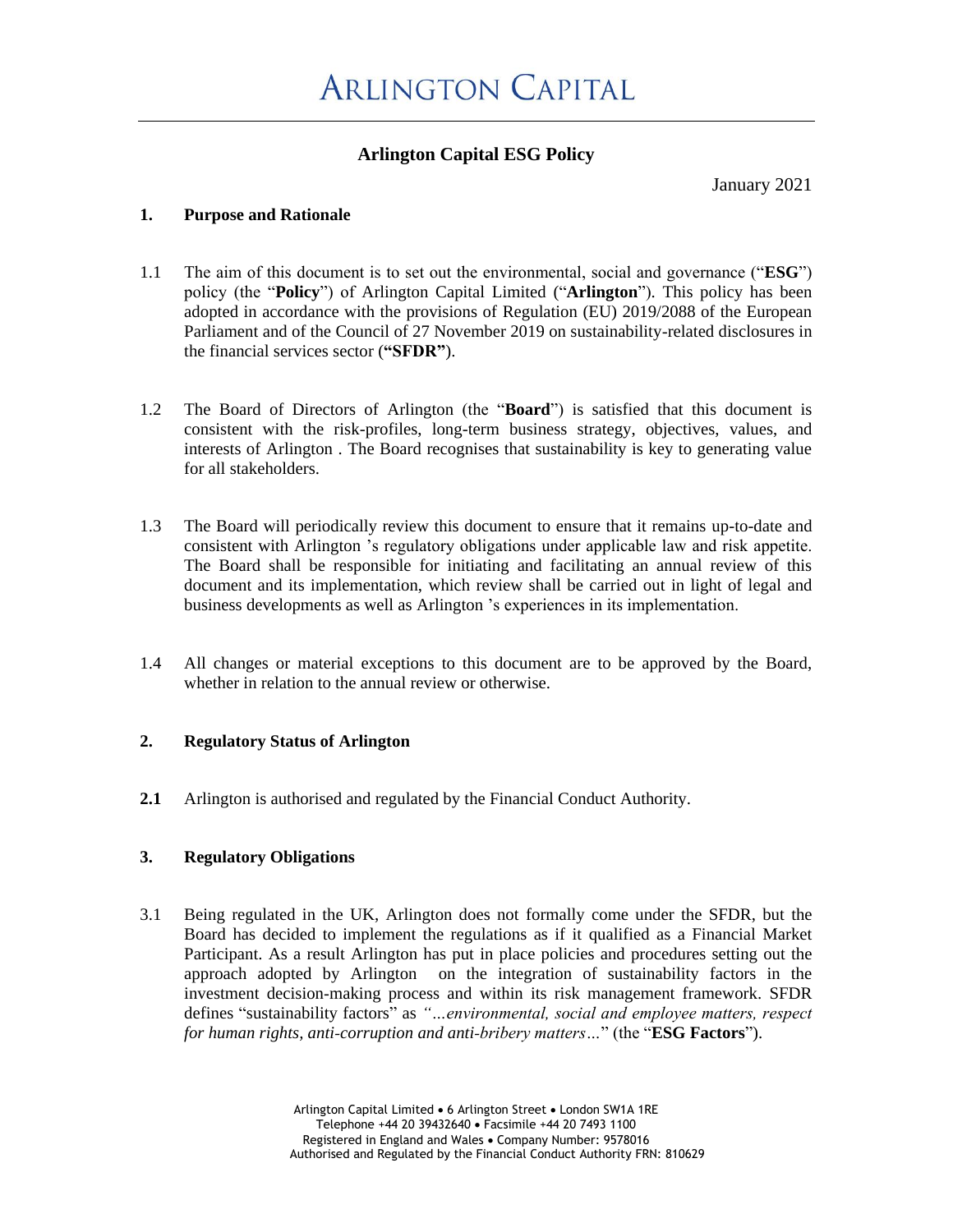# **ARLINGTON CAPITAL**

- 3.2 Arlington is also required to publish on its website information about its policies on the integration of sustainability risks in its investment decision‐making process. SFDR defines *'sustainability risk'* as an "*environmental, social or governance event or condition that, if it occurs, could cause an actual or a potential material negative impact on the value of the investment"* (the "**ESG Risk**").
- 3.3 Arlington is also required to include in its remuneration policies information on how these policies are consistent with the integration of ESG Risks and to include a description of the following matters in its pre‐contractual disclosures:
	- a. the manner in which sustainability risks are integrated into their investment decisions; and
	- b. the results of the assessment of the likely impacts of sustainability risks on the returns of the financial products they make available.

## **4. ESG Investment Guidelines**

#### *General Guidelines*

- 4.1 Generally, Arlington does not assess ESG Factors that may have investment ramifications, and which may have a material impact on the investment's long-term financial performance. As a result, information on ESG Factors does not generally form part of Arlington 's investment decision making process.
- 4.2 Arlington does not carry out an assessment, nor does it obtain information on ESG Factors in respect of the individual investments in which it invests as the assets managed by Arlington are limitedly exposed to ESG Risk.

#### *Guidelines with respect to the Hanson Sustainable Income Fund*

- 4.3 However, with respect to the Hanson Sustainable Income Fund, which is a Sub-Fund of the Ledbury SICAV Plc, a UCITS 5 structure registered in Malta the Board is charged with the promotion of awareness and understanding of ESG considerations with the investment team and to integrate due consideration of ESG Factors and ESG Risks into their investment decision making process, engagement efforts and to share such knowledge with other employees of Arlington .
- 4.4 As a result, Arlington seeks to understand and identify material ESG Factors that have investment ramifications, and which can have a material impact on the investment's long-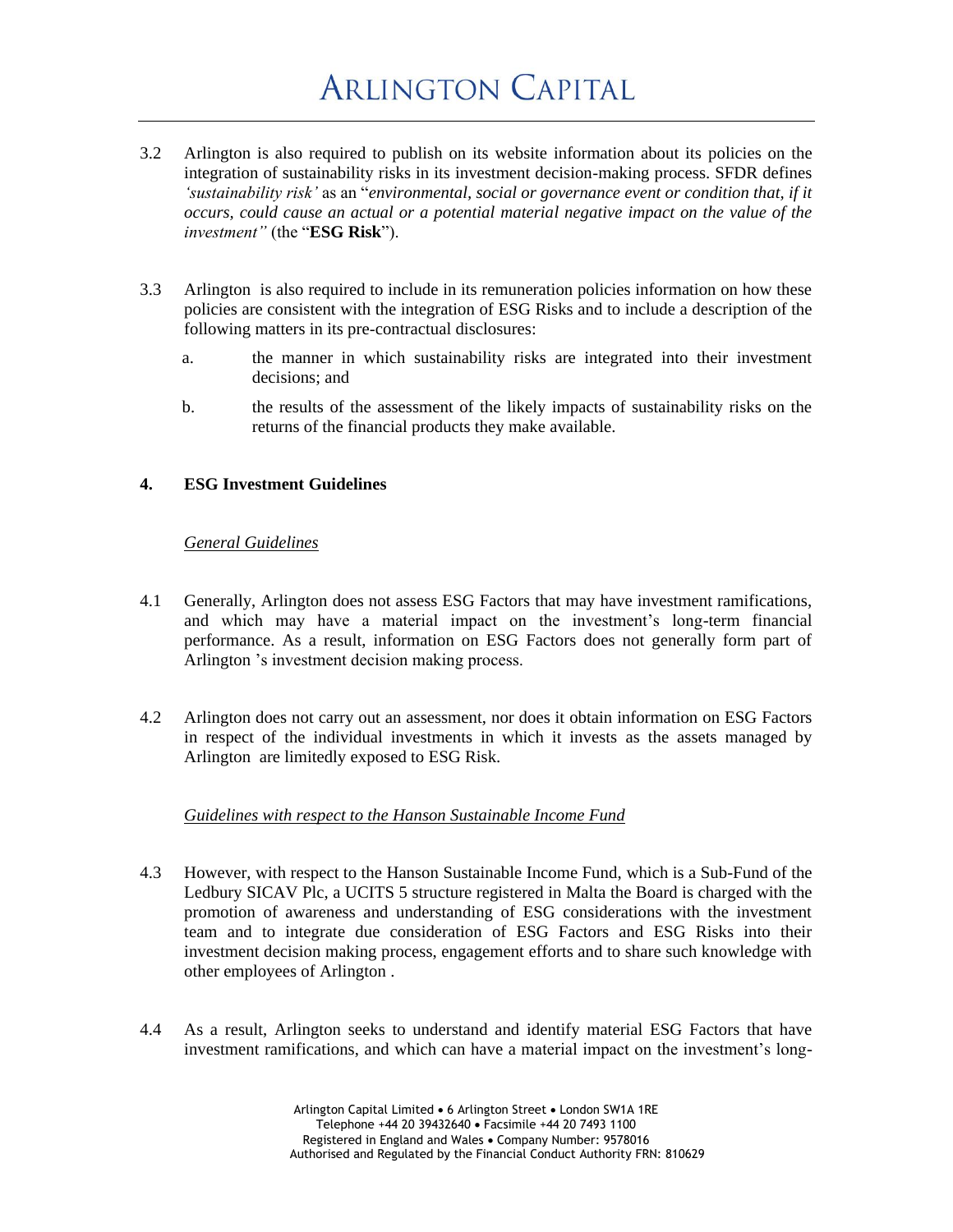term financial performance. ESG Factors that are considered by Arlington include, but are not limited to:

- Environmental: climate change; air/water pollution; biodiversity; deforestation; energy efficiency; carbon intensity; depletion of finite resources; and product evolution (energy-efficient products/renewable energy).
- Social: human rights; unethical supply chains; severe labour controversies; brand and reputational issues; and illegal working conditions.
- Governance: transparency  $\&$  integrity; inadequate management of conflicts of interests; corporate governance failures; lack of appropriate board oversight; shareholder rights; bribery and corruption.
- 4.5 Information on ESG Factors is integrated in Arlington 's investment decision making process for all asset classes that it deals in with the aim of enhancing the financial outcome for its clients in the form of improved risk adjusted returns.
- 4.6 Arlington carries out an assessment and obtains information of ESG Factors in respect of the individual investments in which it invests. This is done with a view to ensuring that ESG Risk is identified and appropriately managed.
- 4.7 Information on ESG Factors and related ESG Risks are incorporated into Arlington 's investment decision-making processes at the asset selection stage when undertaking due diligence on such asset class and, where possible, assessed in terms of the potential financial impact in the long term. When undertaking the ESG analysis, Arlington will seek to obtain information from a variety of sources, including, but not limited to:
	- i. the target company itself;
	- ii. third party specialist data providers;
	- iii. third party publications;
	- iv. brokers; and
	- v. academics.

Arlington will ordinarily also rely on due diligence measures adopted by target companies to identify, mitigate, and report on ESG Risk

4.8 ESG Risks and/or opportunities vary by country, industry, markets, as well as by characteristics specific to a target company such as size and geographical footprint. These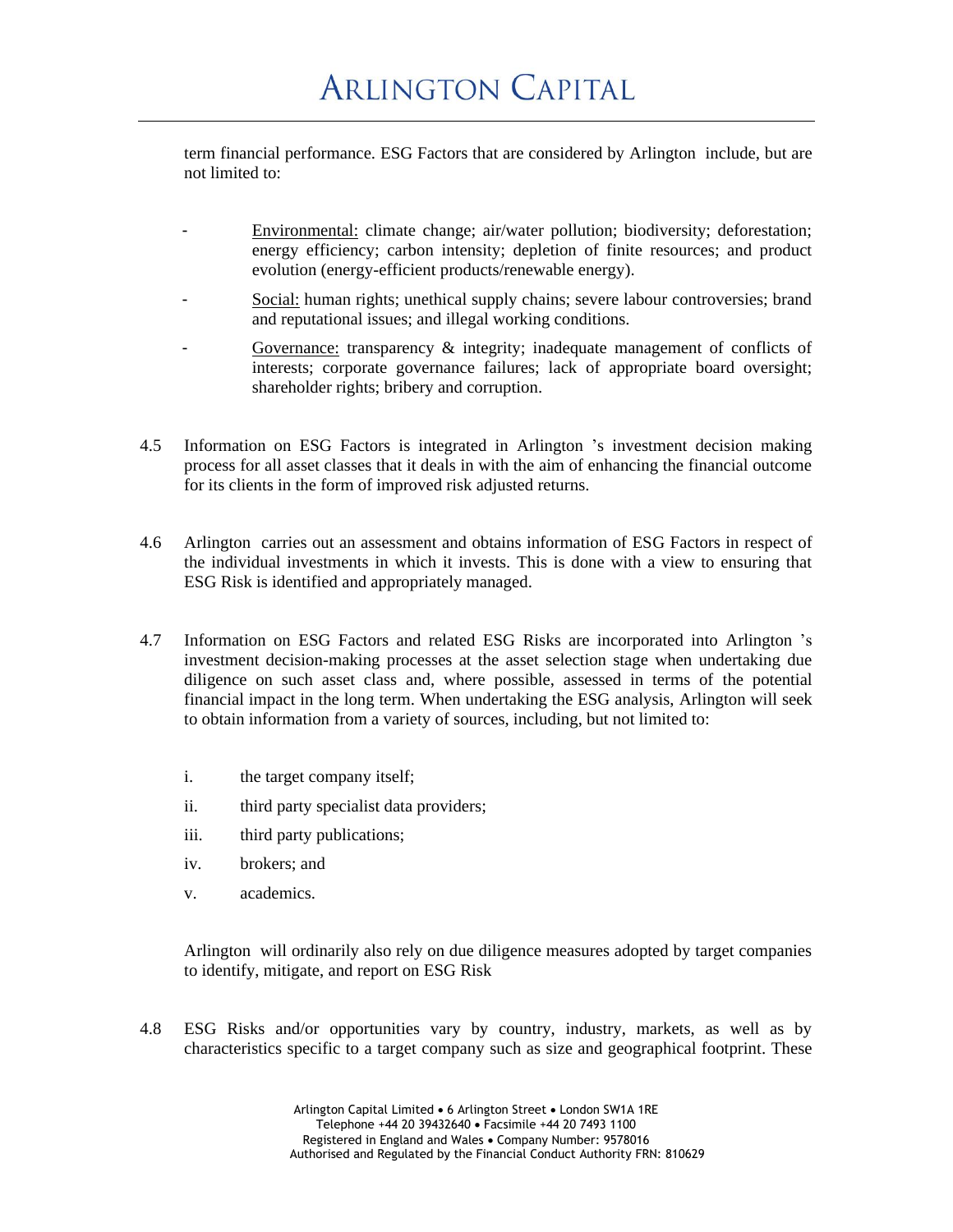matters are taken into consideration when undertaking the assessment of the ESG Factors and ESG Risks associated with a target investment.

- 4.9 Inadequate management of ESG Risk can lead to inefficiencies, operational disruption, litigation, and reputational damage. These outcomes may impact the performance of the investment and ultimately the financial returns of Arlington 's clients.
- 4.10 The integration of information on ESG Factors and ESG Risks into investment decision making processes enhances Arlington 's understanding of sectors, assets and companies and their ability to deliver sustainable, long term shareholder value.

#### *Outsourcing, Delegation and Appointment of Investment Advisors*

- 4.11 In the event that Arlington outsources or delegates to other third-party managers (the "**Delegates**") the performance of any of its functions, Arlington shall ensure that the Delegates have in place an ESG policy or as a minimum adopt Arlington 's ESG Policy.
- 4.12 Furthermore, the Delegates shall adhere to the same level of ESG disclosures as Arlington and shall be contractually bound to provide the necessary disclosures to Arlington to abide to its obligations under SFDR.

#### *Principal Adverse Impacts*

- 4.13 With respect to the Hanson Sustainable Income Fund, Arlington undertakes an assessment of the principal adverse impacts ("**PAIs**") of its investment decisions on ESG Factors. PAIs are those impacts arising from investment decisions that have a negative effect on ESG Factors.
- 4.14 To date, Arlington does not undertake an assessment of the PAIs of its investment decisions with respect to the other funds that it manages.
- 4.15 Arlington shall disclose on its website a statement on the due diligence process in respect identified PAI arising from Arlington 's investment decisions.

#### **5. ESG Investment Procedures**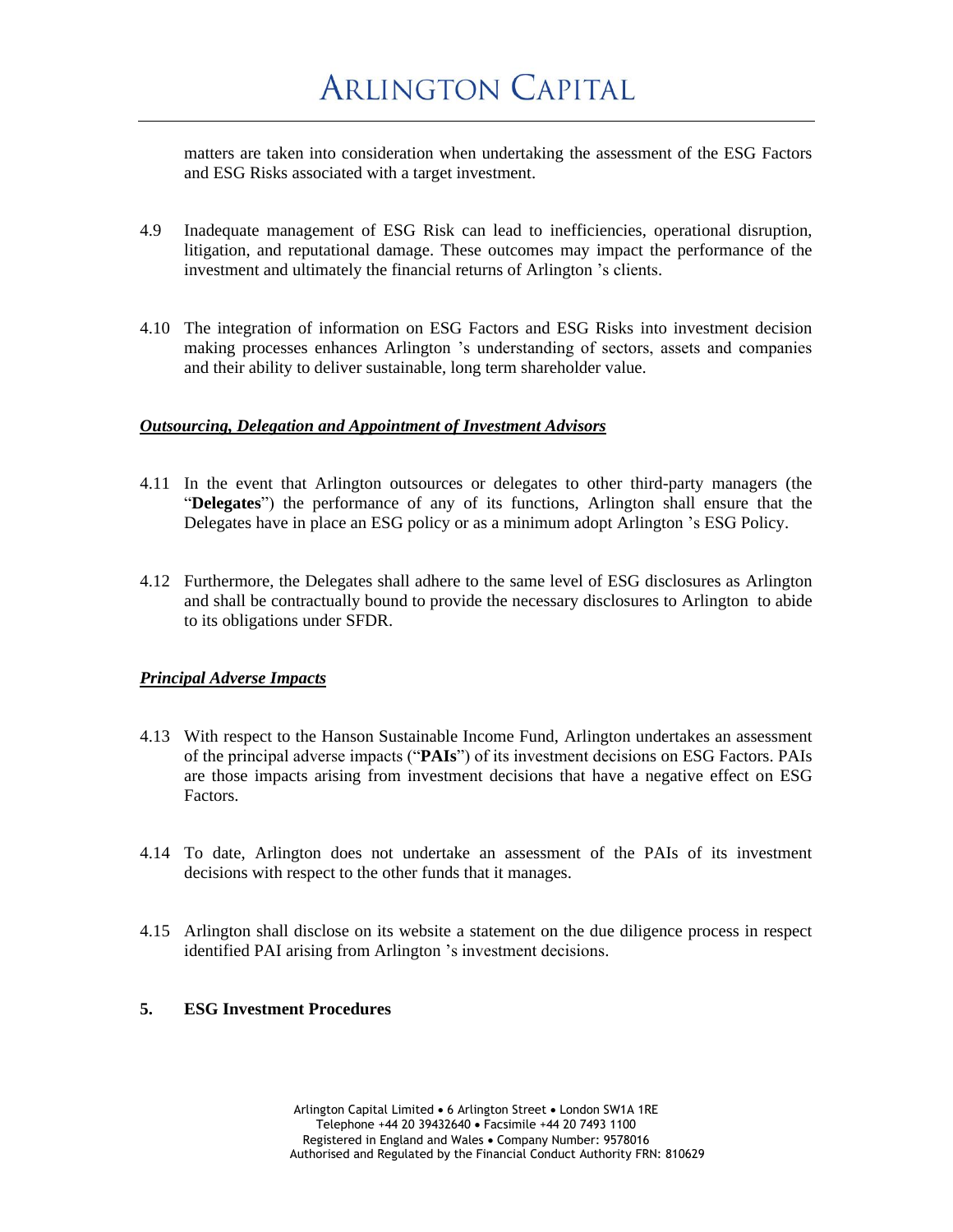- 5.1 Arlington adopts various approaches in the inclusion of information on ESG Factors in its investment decision making process, where applicable, with a view to managing the related ESG Risks. These include:
	- ESG Screening;
	- ESG Integration;
	- ESG Themed Investing.

#### *ESG Screening: Negative Screening*

- 5.2 Arlington recognises that certain industries and countries with weak environmental or governance structures present additional business risks for prospective investee companies. As part of the diligence process it will be aware of where and how such risks exist. If such activities change Arlington 's risk perception of an industry or company, it may preclude an investment.
- 5.3 Where ESG risk is considered high, Arlington will conduct additional due diligence to understand the drivers, and consider (i) whether these deficiencies represent a material risk to the investment case and (ii) whether the management team have a credible strategy to improve in key areas.
- 5.4 Certain clients may have concerns about specific activities or industries and may instruct Arlington to exclude such activities or industries. In the circumstances, Arlington will actively engage with its clients to better understand and define these criteria such that it is able to maintain such exclusions on an on-going basis.

The scope of the above restrictions is reviewed on a regular basis and the ESG Policy updated accordingly.

#### *ESG Screening: Positive Screening*

5.5 Arlington also screens target companies/ products that promote and provide solutions that are consistent with ESG Factors and aims at including such products in the portfolios managed by Arlington . Arlington will also positively recommend such products on an ongoing basis, where applicable.

## *ESG Integration*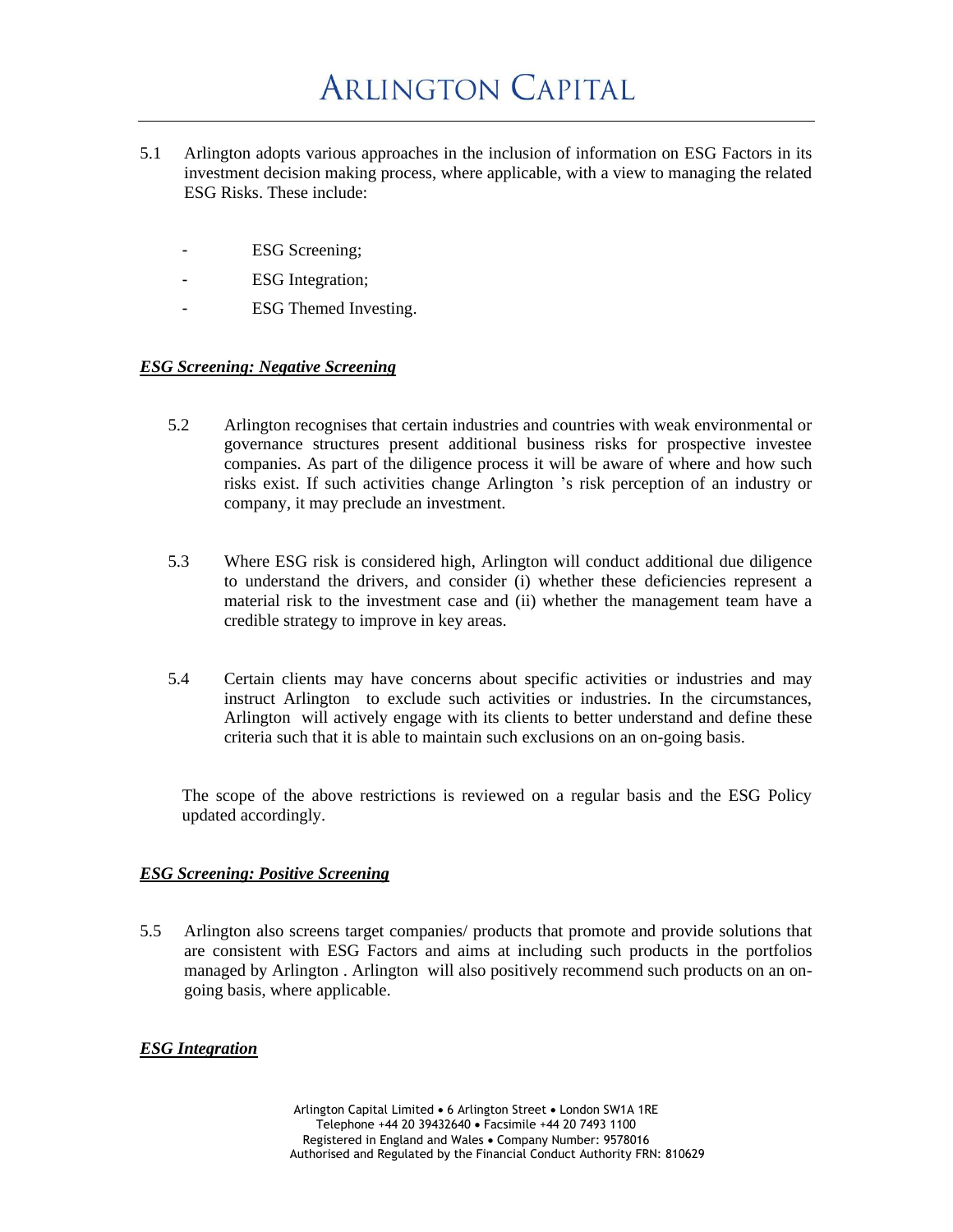- 5.6 With respect to the Hanson Sustainable Income Fund, Arlington integrates information on ESG Factors in its investment strategy, whereby ESG Risks are considered in the broader investment process and analyses across the asset classes and ultimately in the investment decisions/ investment recommendations undertaken by Arlington. Arlington has developed its own ESG scoring system to assist in the management of the Hanson Sustainable Income Fund which all holdings are subject to. Further details on the scoring system are available on request.
- 5.7 When assessing a target company, Arlington takes into account the extent to which the target company:
	- i. embeds responsible business conduct not its policies;
	- ii. identifies and assesses adverse impacts in operations, supply chains and business relationships;
	- iii. prevents or mitigates adverse impacts on ESG Factors;
	- iv. tracks and implements enhancements to its processes; and
	- v. communicates how adverse impacts are assessed

In this respect, Arlington assesses the extent to which the target companies follows the principles set out in the OECD Due Diligence Guidance for Responsible Business Conduct. The objective of the OECD Due Diligence Guidance for Responsible Business Conduct is to *"…provide practical support to enterprises on the implementation of the OECD Guidelines for Multinational Enterprises by providing plain language explanations of its due diligence recommendations and associated provisions. Implementing these recommendations helps enterprises avoid and address adverse impacts related to workers, human rights, the environment, bribery, consumers and corporate governance that may be associated with their operations, supply chains and other business relationships…."* .

- 5.8 Arlington adopts a pragmatic approach whereby information on ESG factors is integrated into established investment assessment processes. Arlington does not have a separate ESG focused processes except in the management of the Hanson Sustainable Income Fund. With investments spanning over various asset classes, jurisdictions, sectors, and markets, Arlington takes into account legal and cultural differences in different markets. Thus, the ESG analysis is sensitive to the individual situation pertaining to each target company in terms of the local norms, laws, regulation, and expectations of the market in which it operates.
- 5.9 Arlington does not automatically exclude investments in products/ target companies purely on ESG grounds if Arlington, feels that such ESG Risks do not necessarily pose a financial